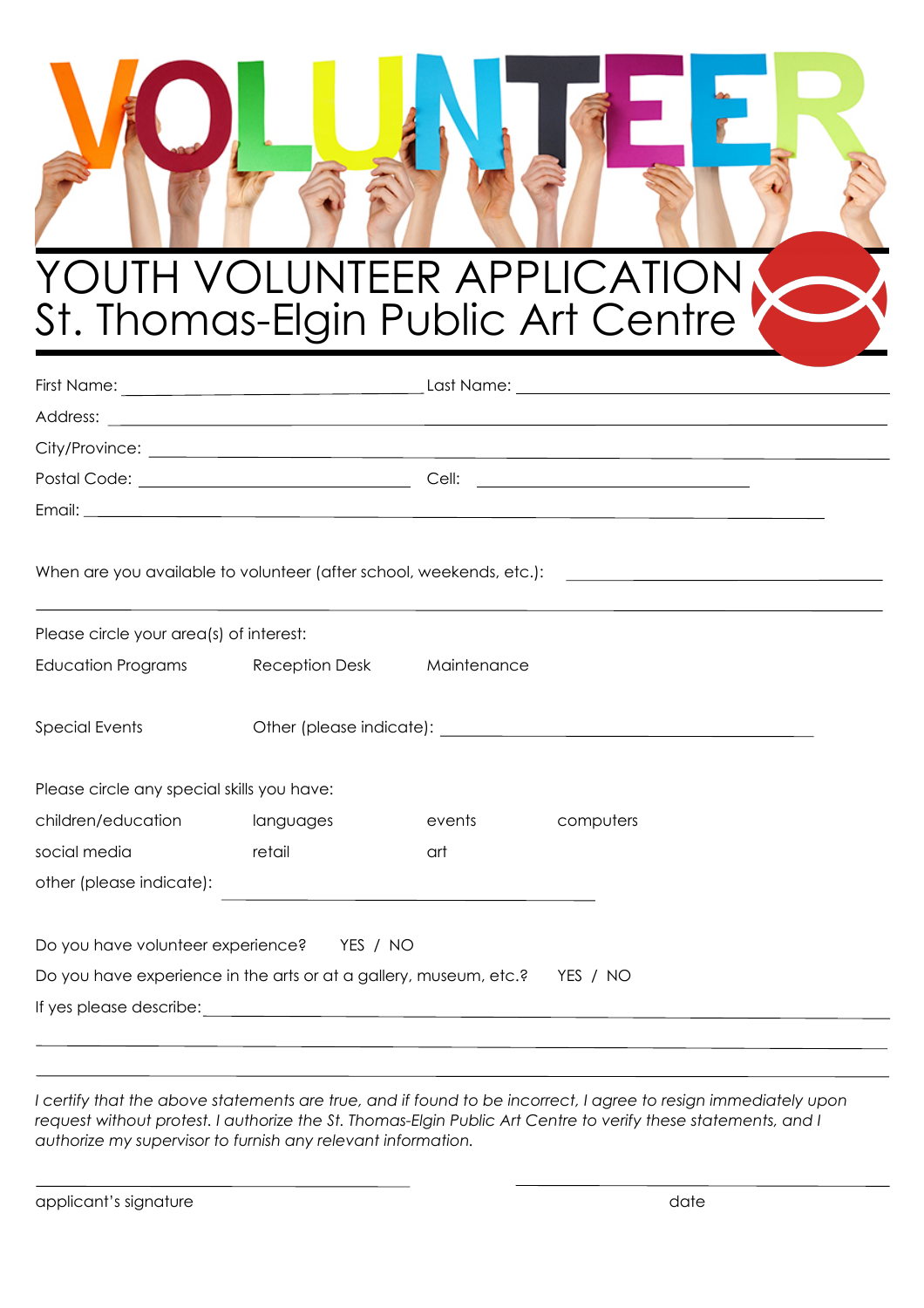To help us ensure your safety please tell us if there are any activities you may find difficult for health or other reasons?

Are there other health, allergies, or physical concerns that you feel the St. Thomas-Elgin Public Art Centre should be aware of in order for you to remain safe and enjoy your volunteer experience?

| Emergency contact incase of illness or injury: |             |
|------------------------------------------------|-------------|
| Name:                                          |             |
| Cell:                                          | Work phone: |
| Relationship to volunteer:                     |             |